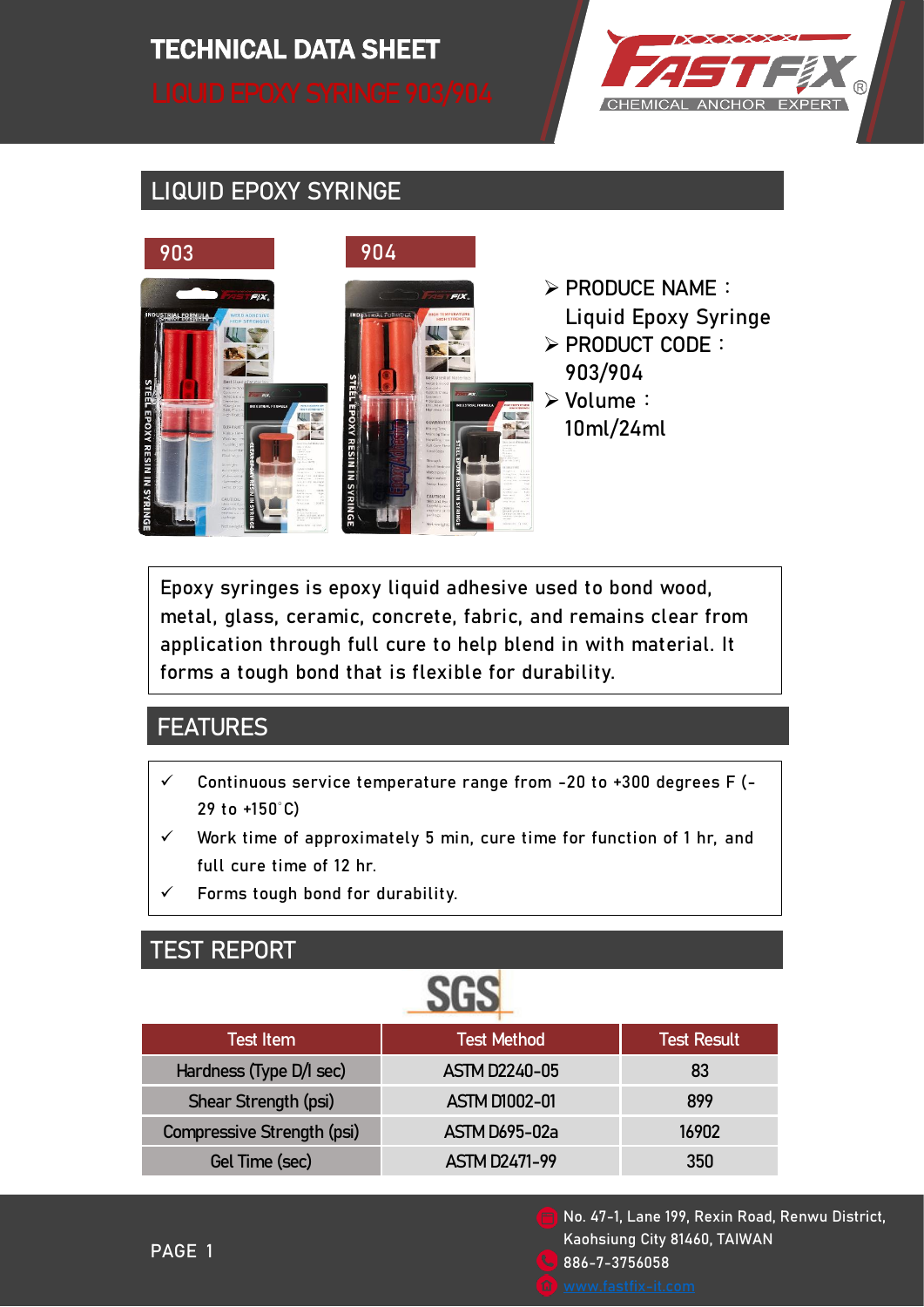## TECHNICAL DATA SHEET

LIQUID EPOXY SYRINGE 903/904



#### PRODUCT DATA

| <b>Clear Liquid Epoxy</b> |                          |  |  |
|---------------------------|--------------------------|--|--|
| Part A & B                | Colorless                |  |  |
| Mixed                     | Clear, transparent       |  |  |
| Ratio                     | 1:1                      |  |  |
| <b>Steel Liquid Epoxy</b> |                          |  |  |
| Part A & B                | Gray                     |  |  |
| Mixed                     | Gray, nearly steel color |  |  |
| Ratio                     | 1:1                      |  |  |

#### STORAGE CONDITION & SHELF-LIFE

- $\geq$  24 months from date of production if stored properly in original unopened, sealed and undamaged packaging in cool and dry conditions at temperatures between +5°C and +25°C.
- ➢ Protect from direct sunlight to avoid causing any deterioration and hardener (part B) turning to yellow.

#### TECHNICAL DATA

| <b>Typical Physical Properties</b> | <b>Results</b>                           | <b>Test Method</b>         |
|------------------------------------|------------------------------------------|----------------------------|
|                                    |                                          |                            |
| <b>Uncured</b>                     |                                          |                            |
| <b>Mixed Viscosity</b>             | 10000 cps                                | <b>Adhesive Tensile</b>    |
| Mix Ratio By Volume                | 1:1                                      | Shear ASTM D1002           |
| Mix Ratio By Weight                | 1:1                                      |                            |
| <b>Mixed Density</b>               | 9.17 lbs/gal.: 1.10 gm/cc                | Dielectric Strength,       |
| <b>Working Time</b>                | 5-7 min. (28 gm @ 72°F)                  | volts/mil ASTM D149        |
| <b>Fixture Time</b>                | 10-15 min. @ 72°F                        |                            |
| <b>Functional Cure</b>             | 3/4-1 hr. @ 72°F                         | <b>Cure Hardness Shore</b> |
| <b>Full Cure</b>                   | 12                                       | <b>DASTM D 2240</b>        |
| <b>Service Temperature</b>         | Dry, $-40^{\circ}$ F to 200 $^{\circ}$ F |                            |